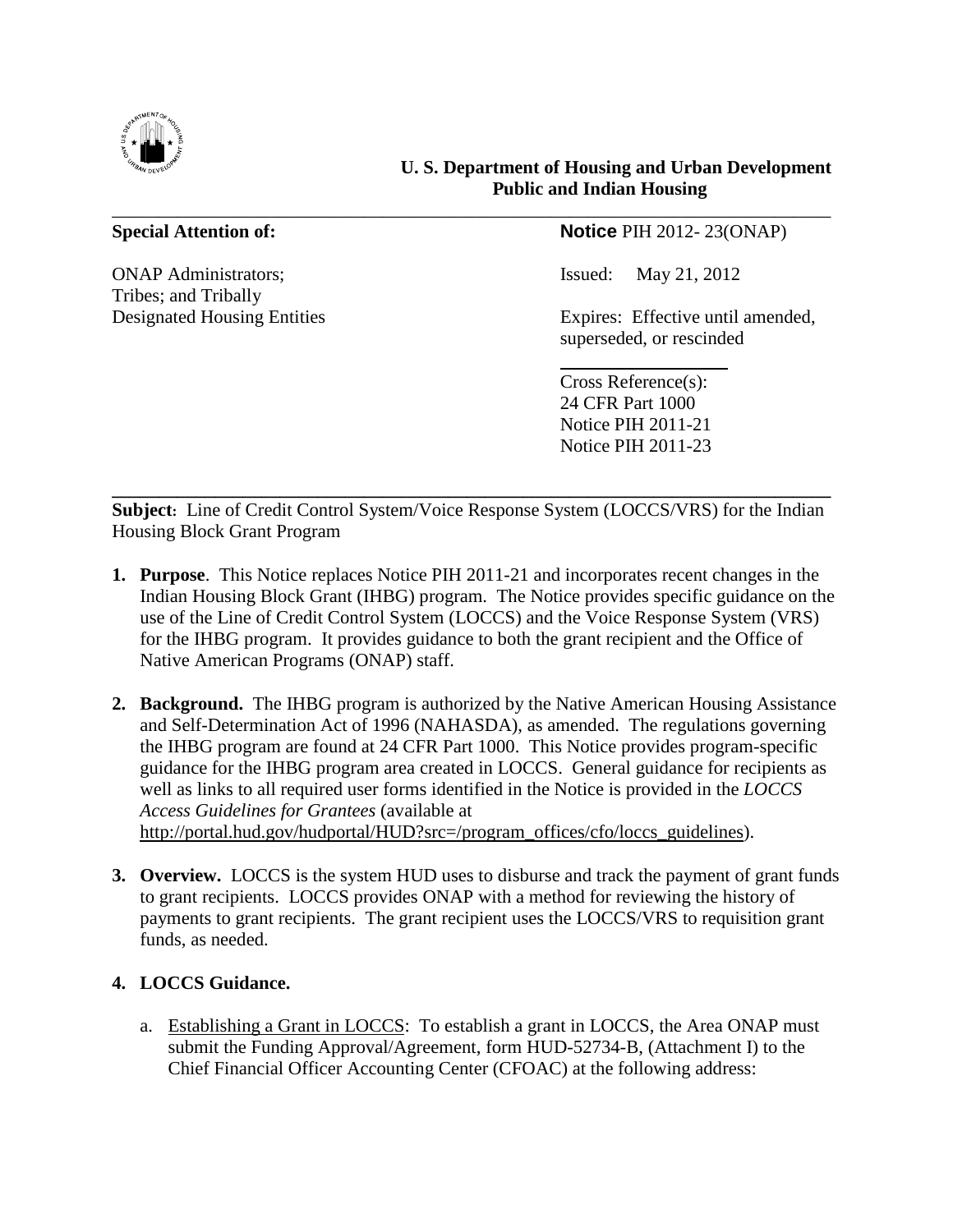U.S. Department of Housing and Urban Development CFO Accounting Center 801 Cherry St, Unit #45, Suite 2500 Fort Worth, TX 76102

The HUD-52734-B can also be faxed to (817) 978-5748.

The CFOAC will not accept the HUD-52374-B without the recipient's Data Universal Numbering System (DUNS) number and verification from the Central Contractor Registration that the recipient is registered and that it is valid.

The CFOAC will enter the fund obligation amount from the HUD-52734-B into the Program Accounting System (PAS). LOCCS will automatically retrieve this information from PAS. For detailed information on the various actions that must take place before a grant is established in LOCCS, Area ONAPs can refer to the *LOCCS Program Area Business Rules/Functions* document found on the CFO website ([http://hhhqnwd024/po/f/loccs/loccspdf/loccsfunc.cfm\)](http://hhhqnwd024/po/f/loccs/loccspdf/loccsfunc.cfm).

NAHASDA Guidances 98-7 (Tribe/TDHE) and 98-03A (ONAP) also provide additional details on the various forms required for an IHBG project. NAHASDA Guidances applicable to tribes and tribally designated housing entities (TDHE) can be found at: [http://portal.hud.gov/hudportal/HUD?src=/program\\_offices/public\\_indian\\_housing/ih/co](http://portal.hud.gov/hudportal/HUD?src=/program_offices/public_indian_housing/ih/codetalk/nahasda/guidance) [detalk/nahasda/guidance](http://portal.hud.gov/hudportal/HUD?src=/program_offices/public_indian_housing/ih/codetalk/nahasda/guidance)

If the grant recipient is an "umbrella" TDHE, whereby it serves more than one tribe, and the TDHE submits an Indian Housing Plan (IHP) for each tribe it serves, a HUD-52734- B must be executed for each tribe. If the TDHE submits one IHP for all the tribes it serves, a single HUD-52734-B should be executed, with an addendum identifying the tribes and amounts included in the HUD-52734-B.

- b. Single Grant Numbering System: Notice PIH 2011-23 provided information and guidance on the new IHP/Annual Performance Report (APR) Form. In conjunction with the implementation of the new form, the Notice explained that grant numbers will no longer change from year-to-year. Starting with recipients whose program year began October 1, 2011, a single grant number beginning with the digits '55' replaced the traditional IHBG numbering system. Any grants with undisbursed amounts in LOCCS at the time of the transition were or will be rolled into the new grant number. Subsequently awarded IHBG funds will be added under the same grant number in LOCCS. LOCCS will automatically disburse the oldest funds first.
- c. LOCCS Security: To gain access to the IHBG program area in LOCCS, all users of either LOCCS or LOCCS/VRS must be authorized for that program area. To obtain authorization, the grant recipient's staff person must submit a *LOCCS Voice Response System Access Authorization*, form HUD-27054, with the IHBG program code in block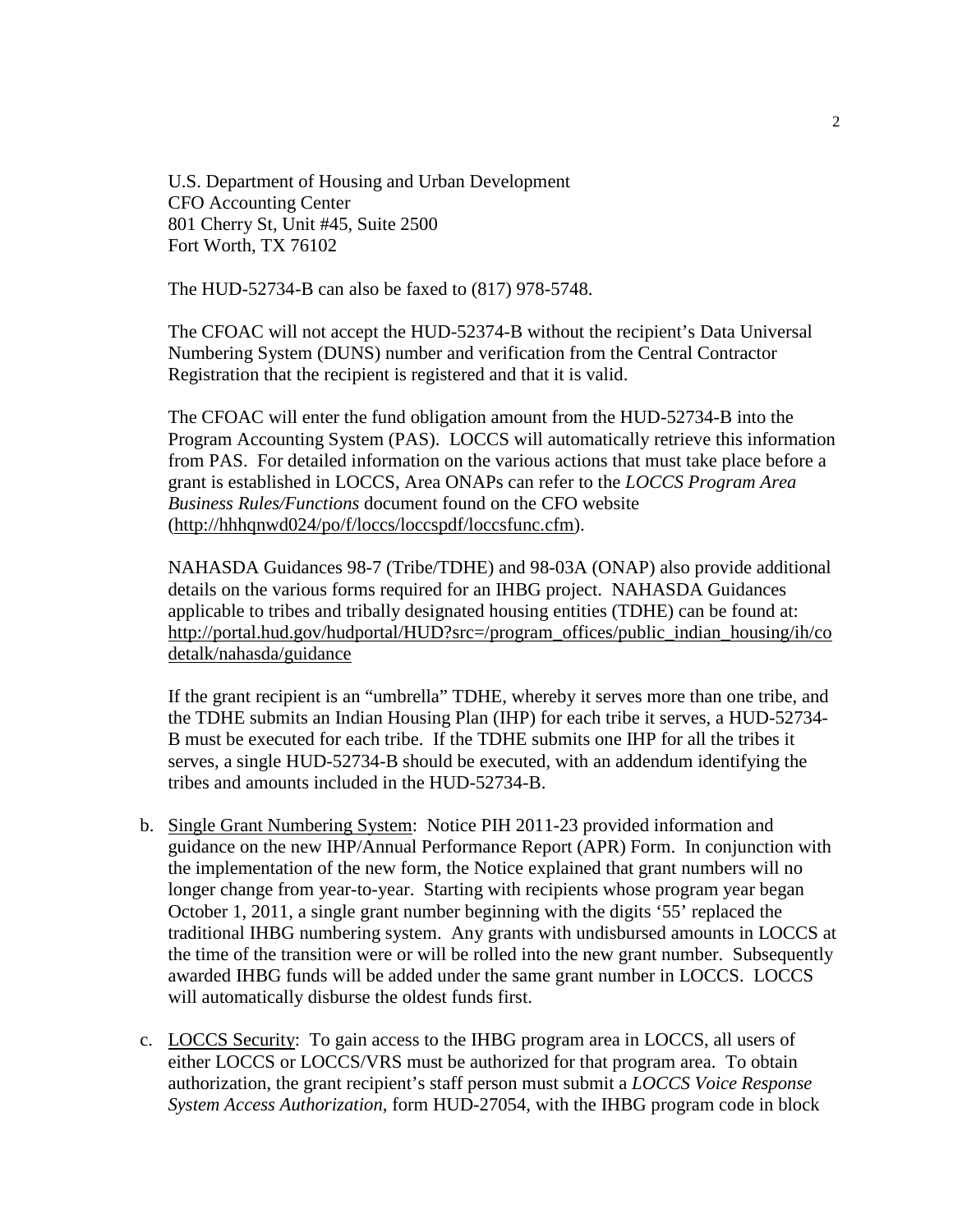5a and "Indian Housing Block Grant" in block 5b. The form must specify what type of access is being requested in block 5c (Query Only or Project Drawdown), based on the activities that the staff person will perform in LOCCS/VRS. If the staff person is requesting access as a new user in LOCCS or is reinstating its LOCCS access, the form must be notarized. For additional information and a link to the HUD-27054, see Section I of the *LOCCS Access Guidelines for Grantees*. The HUD-27054 should then be sent to the Area ONAP for review. The Area ONAP will retain a copy and forward the original HUD-27054 to the following address:

U.S. Department of Housing and Urban Development Office of the Chief Financial Officer, FYM Attention: User Support Branch P.O. Box 23774 Washington, DC 20026-3774\*

<sup>\*</sup>If mailing by overnight delivery, the address is 451  $7<sup>th</sup>$  Street SW, Room 3114, Washington, DC 20410.

LOCCS will automatically generate a notification letter to the requesting user when the request for access has been processed.

ONAP staff must also request authorization for access to the IHBG program area in LOCCS. To do so, ONAP staff must complete the *LOCCS Access Authorization Template for HUD Staff and Contractors*. Block 12 of the form must include the IHBG program area code (IHBG), along with the type of access requested (see the form instructions for additional information on the types of access available). This form and information on the additional processing steps for LOCCS access is available to ONAP staffat<http://hudatwork.hud.gov/po/f/systems/access/>.

d. Banking Information: If a grant recipient has not previously used LOCCS, it must submit to the Area ONAP a *Direct Deposit Sign-Up*, form SF-1199A and a cancelled check or copy of a cancelled check from the bank account where the funds are going to be deposited. A link to the form and detailed instructions are found in Section II of the *LOCCS Access Guidelines for Grantees.* The Area ONAP will review the form, retain a copy, and then forward the original SF-1199A and cancelled check to:

U. S. Department of Housing and Urban Development Office of the Chief Financial Officer Ft. Worth Accounting Center 801 Cherry St, Unit #45, Suite 2500 Fort Worth, TX 76102-6882

The information contained on the form allows for the automatic deposit of funds requested from LOCCS/VRS into the recipient's bank account. The form requires the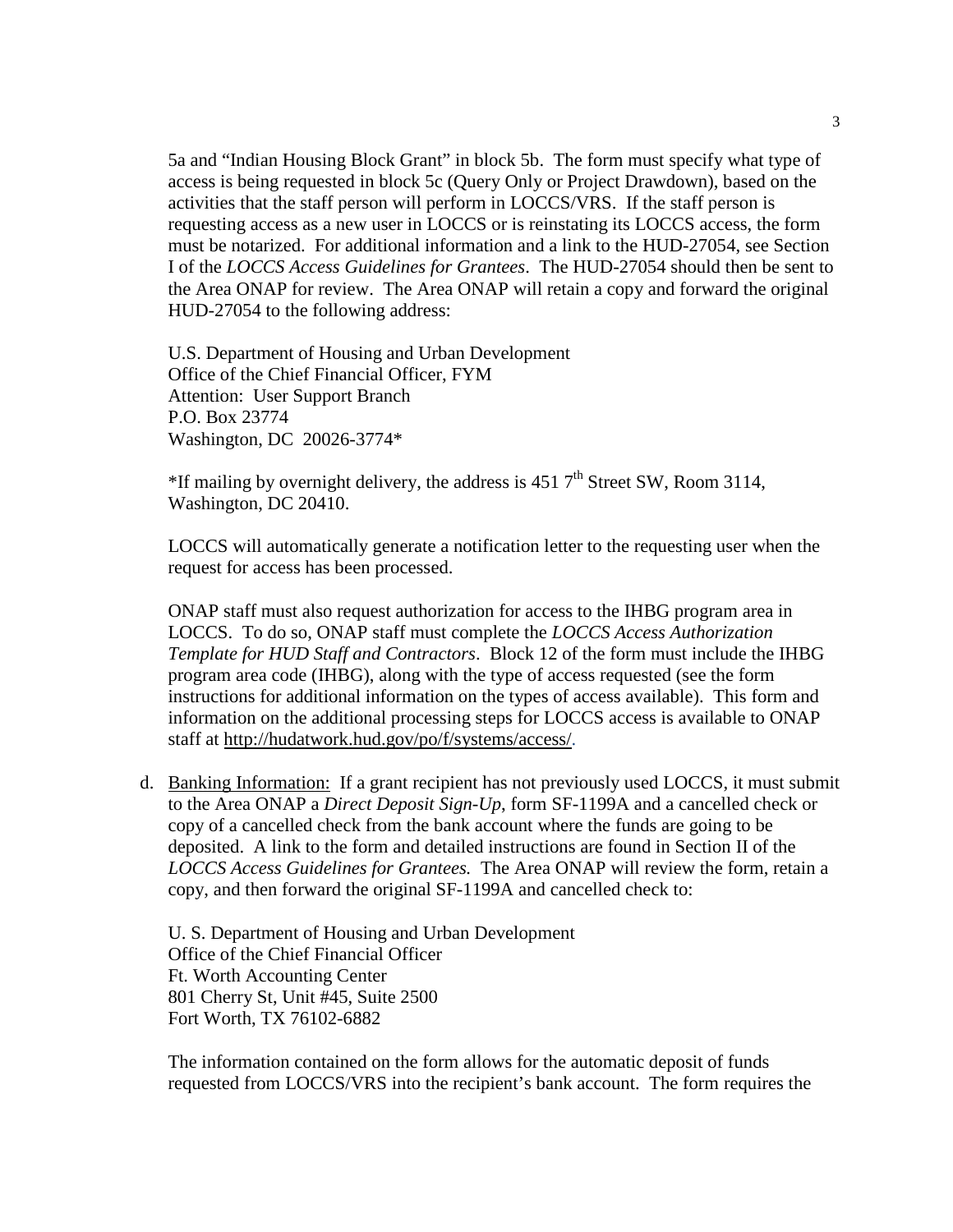grant recipient's Tax Identification Number (TIN), bank name, account number, and the type of account.

Since banking information can be maintained in LOCCS at three different levels (i.e., TIN, Program Area, or Grant), if a grant recipient has previously used LOCCS for other programs, an SF-1199A must be used to establish different banking information specific to either the IHBG program area or to the grant itself. To establish banking information specific to the IHBG program area, specify IHBG in Section 1, block G of the SF-1199A.

e. Drawing down funds from LOCCS: There are two ways LOCCS funds can be accessed, through VRS or eLOCCS. At the present time, IHBG recipients use VRS, which is a telephonic system. Under eLOCCS, rather than phoning in a voucher request, recipients will be able to access their funds over a web-based system. Further guidance on this will be issued in the near future when it is available to IHBG recipients.

Using LOCCS/VRS, the grant recipient must prepare a voucher for every payment request made. The grant recipient should complete items 3-14 of *LOCCS/VRS Indian Housing Block Grant Payment Voucher*, form HUD-50080-IHBG (Attachment II), before placing the call to LOCCS/VRS. During the call, LOCCS/VRS will generate the voucher number to be inserted in item 1. All voucher numbers for the IHBG program area begin with the number 079 that has been pre-printed on the form HUD-50080-IHBG. (Please note that the VRS Instructions refer to form HUD-27053; however, the HUD-50080- IHBG should be used for the IHBG program.) For detailed steps and information on the LOCCS/VRS call-in process, see Section III of the *LOCCS Access Guidelines Grantees*. The grant recipient must keep the original voucher and backup documentation on file to support the drawdown request. Copies of the voucher are not to be sent to HUD unless specifically requested by the Area ONAP.

### **5. Components of LOCCS.**

- a. Program Area Identifier Code: Each program within LOCCS has a three or four character program area identifier code. The LOCCS program area code for the IHBG program is **IHBG**. Grant recipients will note this code is preprinted in block 2 of the *LOCCS/VRS Indian Housing Block Grant Payment Voucher*, form HUD-50080-IHBG. ONAP staff will use this code at the initial sign-on screen in LOCCS for access to the IHBG program area.
- b. VRS Number: Each grant established in LOCCS is automatically assigned a unique 10 digit number. This number is used by the grant recipient in the LOCCS/VRS to specify which grant is being accessed. The LOCCS/VRS number format is  $\# \# \# \# \ast \otimes \omega$ . where:
	- ##### Represents a base number assigned by LOCCS to the recipient \*\* Represents a numeric code assigned by LOCCS to the program area. The numeric code of the IHBG program area is **79**.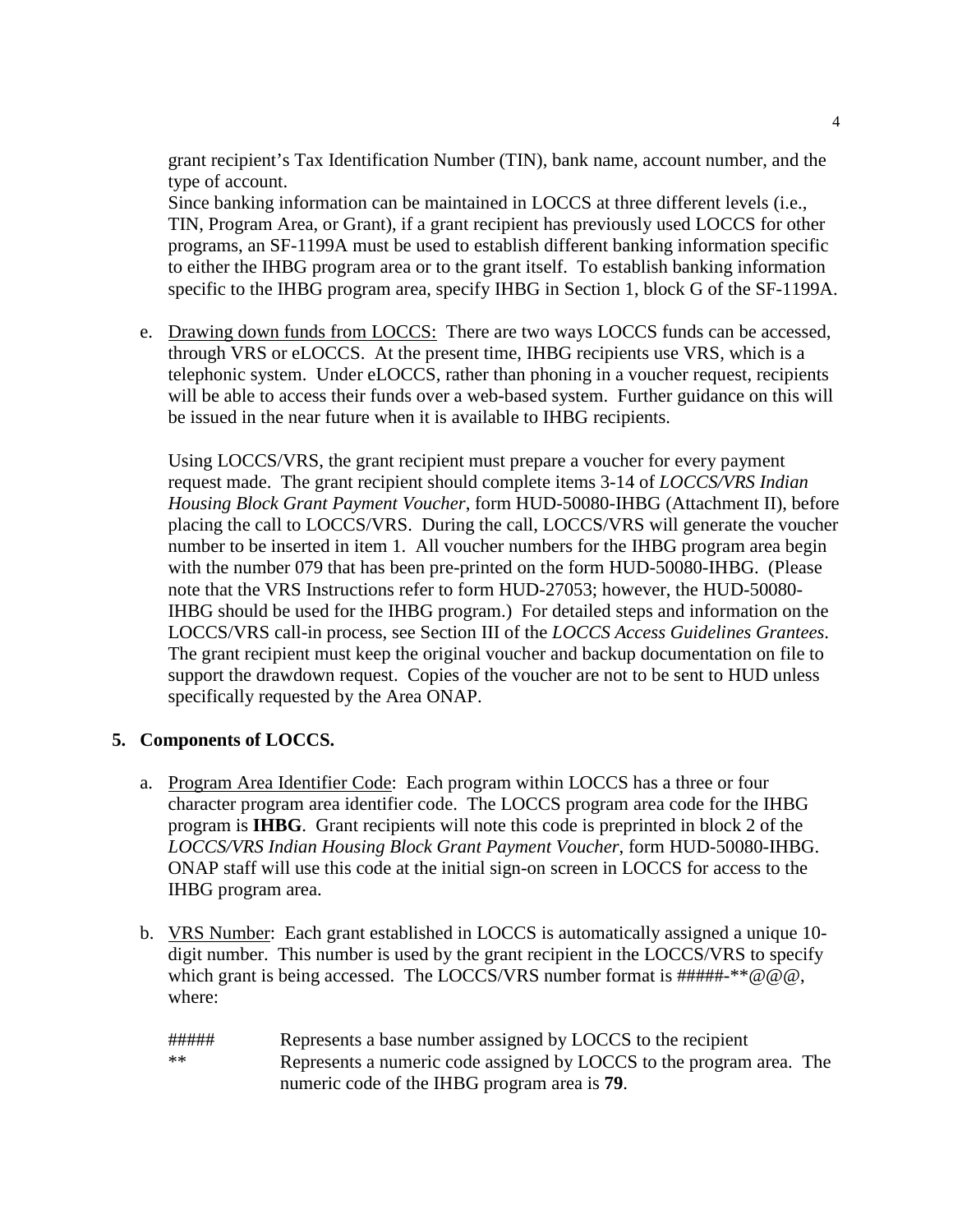@@@ Represents a sequential number beginning with 001 representing the number of grants assigned to the recipient within the program area.

LOCCS generates a VRS number for each new project after the Area ONAP staff divides the grant funds into one or more specific funding activities. LOCCS automatically generates a letter notifying the recipient of the assigned VRS number. Under the single grant number system, the original VRS number will be maintained as funds are added each year to the existing '55' project.

c. Budget Line Items. Under the single grant numbering system, all funds will be placed in Budget Line Item (BLI) 1602, IHBG Balance. Disbursements will be directed against that BLI.

While environmental review requirements apply to most IHBG activities, due to the nature of the IHBG program and the range of activities that may be performed under the IHBG, ONAP will not control the release of funds in LOCCS. **It is the grant recipient's responsibility to ensure that prior to obligating or expending funds, all environmental review requirements have been met according to 24 CFR Parts 50 or 58. It is to be noted that a drawdown request through LOCCS is not the Request for Release of Funds (RROF) that is required under Section 105(b) of NAHASDA.** If HUD has an edit on a recipient's grant for failure to comply with the environmental review requirements, as explained in 5.d.ii) below, HUD may refuse a drawdown request until the recipient has provided proof of compliance.

#### d. Grant Thresholds and Edits.

- i) Monthly Thresholds: Because all IHBGs have transitioned or are going to be transitioned to the single grant, there will no longer be a monthly drawdown threshold put on an IHBG account. Prior to this transition, if a grant recipient's voucher request in LOCCS/VRS caused the sum of drawdowns for that month to exceed 10 percent of the full grant amount, the voucher request was sent to the Area ONAP for review and approval.
- ii) General Edits: Edits may be placed on a LOCCS project which then requires a recipient to provide supporting documentation to ONAP before funds are disbursed to the recipient. An Area ONAP may place an edit on a grant recipient's LOCCS account under certain circumstances, principally for: (1) failure to comply with environmental review requirements, (2) failure to submit an acceptable APR, (3) failure to submit an audit compliant with the Single Audit Act and Office of Management and Budget Circular A-133, or (4) documented concerns on the part of ONAP regarding the use of grant funds.

Before imposing such edits, ONAP will inform the grant recipient of the reason(s) for the edit(s) and the documentation required to support future drawdown requests. LOCCS/VRS will then notify the requester that an Area ONAP review is required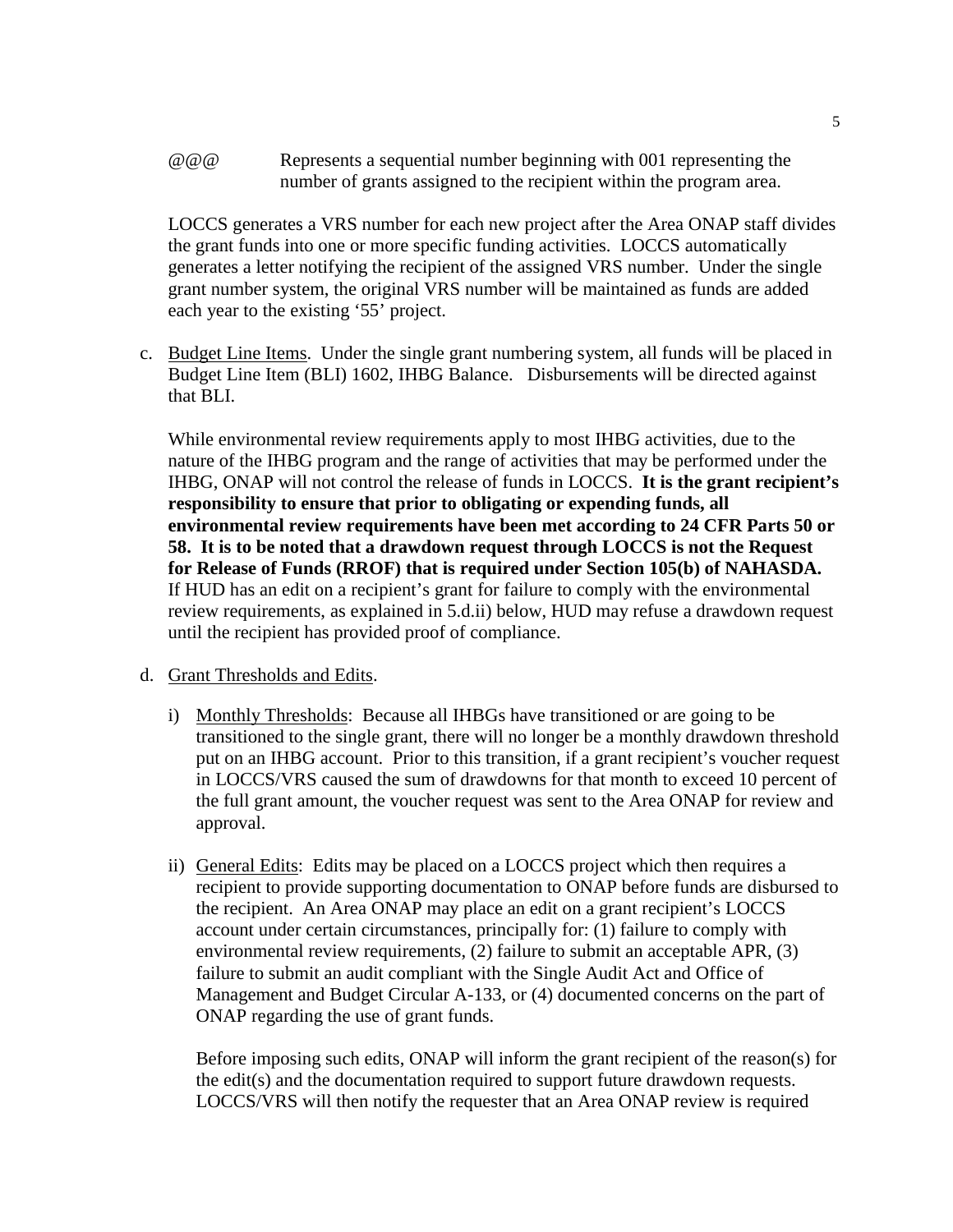before a payment can be disbursed. The grant recipient should notify the Area ONAP after a voucher has been entered into LOCCS/VRS so that the approval may be expedited.

To place an edit on a recipient's grant due to "documented concerns on the part of ONAP regarding the use of grant funds," the Area ONAP must have issued a monitoring report, management decision letter for an audit report, or other document to the recipient that clearly conveys HUD's concern about the expenditure of IHBG funds such as a monitoring report or audit identifying questioned costs or an audit with an adverse opinion or disclaimer of opinion.

Placing edits on a grant for these reasons should not be confused with making a determination that a recipient is "high risk" under 24 CFR § 85.12, (for governmental entities). To make a recipient "high risk," the Area ONAP would make such a determination based on the conditions listed under § 85.12(a) and would place the appropriate special condition(s) or restriction(s) on the recipient's grant, which are listed under § 85.12(b), as long as the special condition(s) or restriction(s) do not conflict with 24 CFR Part 1000, Subpart F. **Of special note, general edits discussed in this Notice would be placed on a recipient's "current" or "open" grant. Special conditions or restrictions due to a "high risk" determination are only placed on a grant that is to be awarded.**

- e. Close-Out Date: As explained in Notice PIH 2011-23, each open IHBG transitioned to the single grant is to be closed out in the fiscal year 2011 APR, starting with the APR due by December 30, 2011. Thereafter, IHBGs will not be closed out. (Please note: This does not apply to Native American Housing Block Grants awarded under the American Recovery and Reinvestment Act of 2009. Those grants will be closed out once the recipient submits a final APR and all funds have been expended. The Area ONAP will enter the close-out date, which is the date of the Area ONAP's letter notifying the recipient the final APR is complete, in the "Contract Dates" screen in LOCCS.)
- f. Investments: According to 24 CFR  $\S$  1000.58(g), investment of IHBG funds may be for a period no longer than 2 years. It is the recipient's responsibility to ensure that the investments do not exceed the 2-year limitation and that those funds are expended for affordable housing activities under Section 202 of NAHASDA. If the 2-year period has been exceeded, the recipient will need to return the funds to the recipient's LOCCS account and return any interest earned in excess of the 2-year limit to HUD. Recipients should be reporting the amount and date of LOCCS draws for investment purposes on the quarterly SF-425, Federal Financial Report. Refer to Program Guidance 2012-1 (Tribe/TDHE), page 4 and Notice PIH 2011-43 (TDHEs) for further guidance on investments.